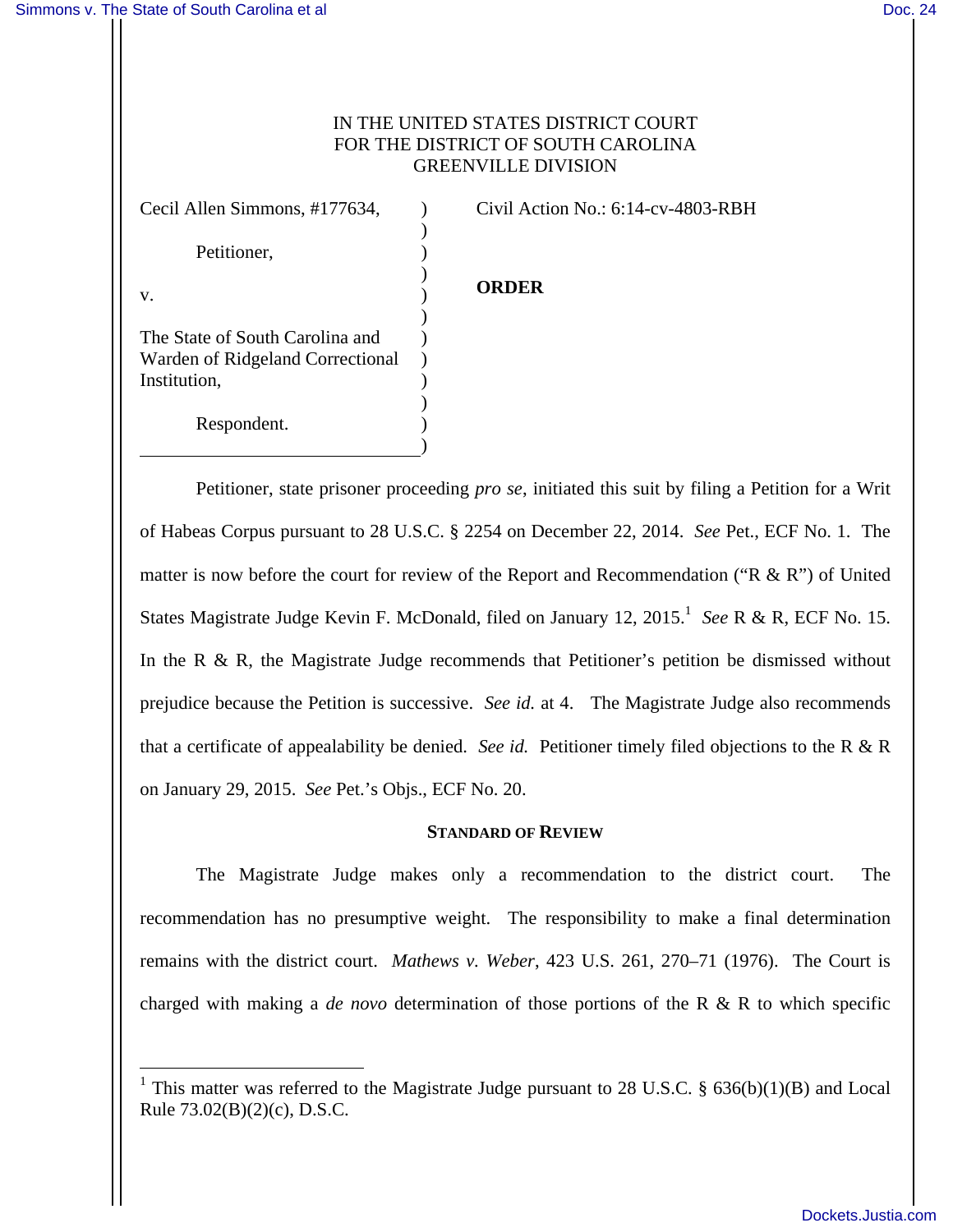objection is made, and the court may accept, reject, or modify, in whole or in part, the recommendation of the Magistrate Judge, or recommit the matter with instructions. 28 U.S.C. §  $636(b)(1)$ .

The court is obligated to conduct a *de novo* review of every portion of the Magistrate Judge's report to which objections have been filed. *Id*. However, the court need not conduct a *de novo* review when a party makes only "general and conclusory objections that do not direct the court to a specific error in the magistrate's proposed findings and recommendations." *Orpiano v. Johnson*, 687 F.2d 44, 47 (4th Cir. 1982) ("[D]e novo review [is] unnecessary in . . . situations when a party makes general and conclusory objections that do not direct the court to a specific error in the magistrate's proposed findings and recommendation."). The Court reviews only for clear error in the absence of a specific objection. *See Diamond v. Colonial Life & Accident Ins. Co.*, 416 F.3d 310 (4th Cir.2005). Furthermore, in the absence of specific objections to the R & R, this Court is not required to give any explanation for adopting the recommendation. *See Diamond*, 416 F.3d at 315; *Camby v. Davis*, 718 F.2d 198 (4th Cir. 1983).

### **DISCUSSION**

Petitioner was convicted of kidnapping and first degree criminal sexual conduct, and is serving a 30 year sentence for the former conviction and a 25 year sentence on the latter. *See* ECF No. 1 at 1, 3, 17. Petitioner's exhibits indicate that he has filed a total of four applications for postconviction relief ("PCR"). *See* Opinion, ECF No. 1-1 at 1–2. Petitioner's second application for PCR was successful, with the Court reducing his sentence on the kidnapping conviction from an original sentence of life down to 30 years. *See* ECF No. 1 at 5. Petitioner filed subsequently filed a third PCR application, which was denied and dismissed. *See* ECF No. 1-1 at 2. Petitioner failed to appeal the dismissal of the third PCR, but filed a fourth PCR application arguing that his PCR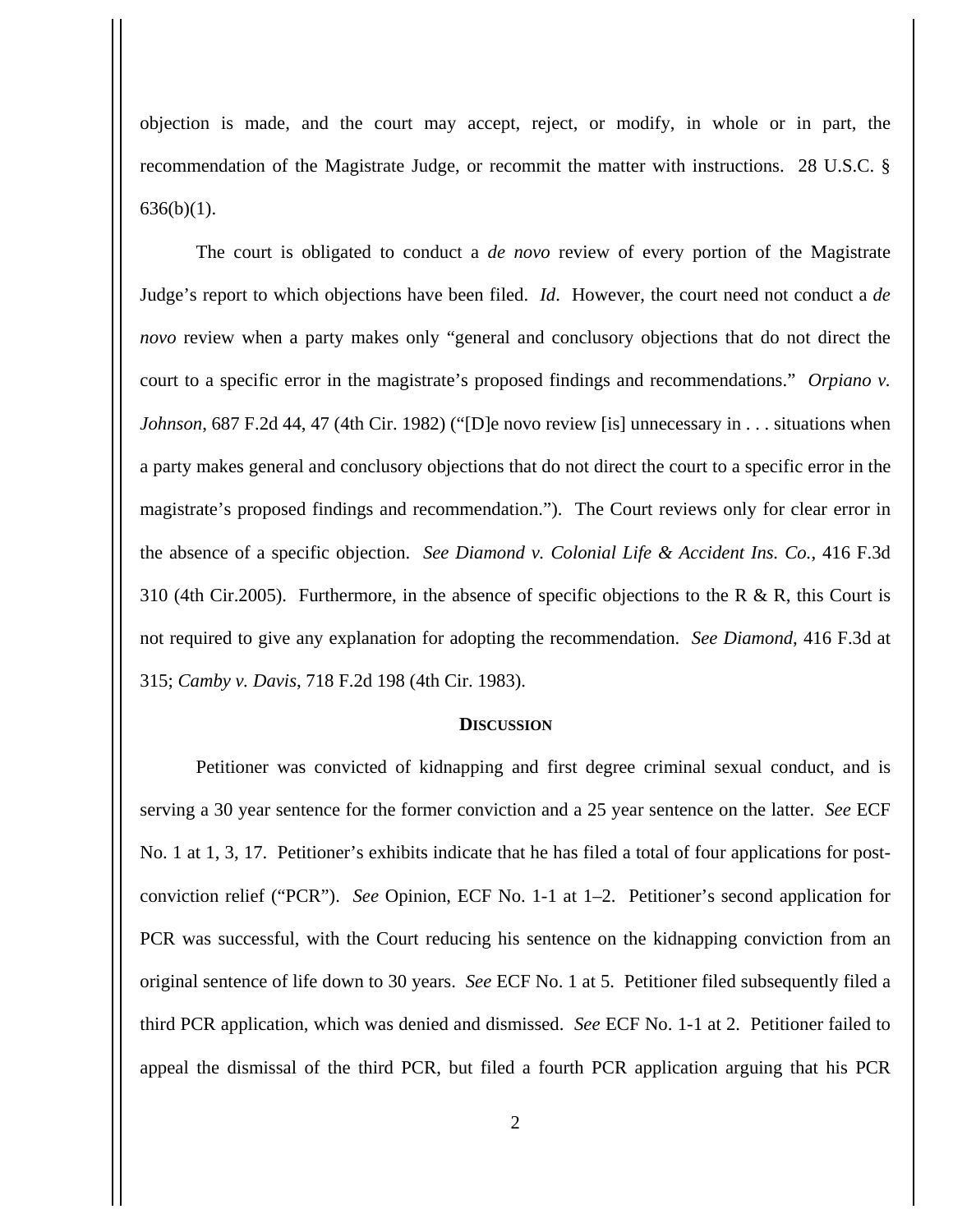counsel was ineffective for failing to appeal and seeking belated appeal of the third application. *See id.* The State of South Carolina conceded that he was entitled to belated review. *See id.* Ultimately, however, the Court of Appeals conducted the belated review and affirmed.

In the R & R, the Magistrate Judge recommends the Court dismiss the Petition without prejudice. *See* ECF No. 15 at 4. The Magistrate Judge noted that Petitioner previously brought an action under § 2254 challenging his convictions. *See* Order, *Simmons v. State*, No. 6:06-153-RBH, 2007 WL 954144 (D.S.C. Mar. 26, 2007). Respondent moved for summary judgment in that matter, and the Magistrate Judge recommended dismissal. *See id.* The undersigned adopted the Magistrate Judge's R & R and granted the motion for summary judgment, dismissing the petition with prejudice. *See* ECF No. 15 at 2–3. Accordingly, the Magistrate Judge notes that the present petition is successive, as the previous petition was adjudicated on the merits. *See id.* at 3. The Magistrate Judge explains that Petitioner has not shown that he received leave from the Fourth Circuit to file a second or successive § 2254 petition. *See id.* at 4. Accordingly, the Magistrate Judge recommends that the Petition be dismissed without prejudice and without requiring Respondent to file a return.

Petitioner timely filed objections to the Magistrate Judge's  $R \& R$ . In his objections, Petitioner does not direct the Court to any particular error in the R  $\&$  R, aside from a generalized assertion that he objects to the R & R. *See generally* ECF No. 20. Instead, Petitioner argues that he was sentenced to an "illegal life sentence" and generally asserts that his counsel was ineffective, inquiring of the Court how he can "bring action" on her. *See id.* at 1. Petitioner also contends that he was discriminated against and did not receive a fair trial. *See id.* at 2.

Accordingly, as Petitioner has not provided any specific objections to the R  $\&$  R, the Court need only conduct a review for clear error. Nevertheless, after a full *de novo* review of the record,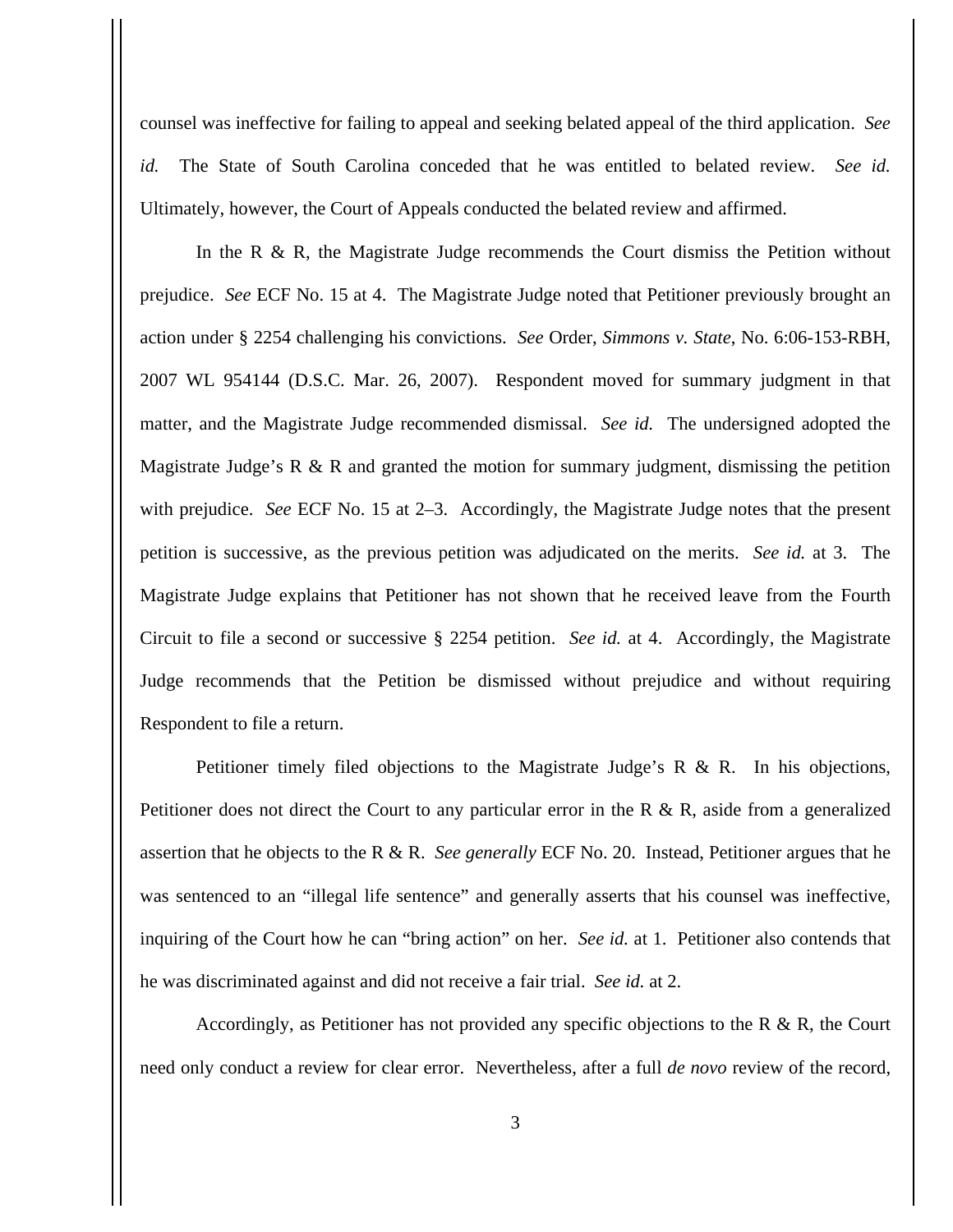the Court agrees with the analysis of the Magistrate Judge as set forth in the R  $\&$  R. This petition is successive and Petitioner has not been given leave to file a successive petition by the Fourth Circuit. Therefore, dismissal without prejudice is warranted.

### **CERTIFICATE OF APPEALABILITY**

 A certificate of appealability will not issue absent "a substantial showing of the denial of a constitutional right." 28 U .S.C.  $\S$  2253(c)(2). When the district court denies relief on the merits, a prisoner satisfies this standard by demonstrating that reasonable jurists would find that the court's assessment of the constitutional claims is debatable or wrong. *Slack v. McDaniel*, 529 U.S. 473, 484, (2000); *see Miller–El v. Cockrell*, 537 U.S. 322, 336–38 (2003). When the district court denies relief on procedural grounds, the prisoner must demonstrate *both* that the dispositive procedural ruling is debatable, and that the petition states a debatable claim of the denial of a constitutional right. *Slack*, 529 U.S. at 484–85. In the instant matter, the Court concludes that Petitioner has failed to make the requisite showing of "the denial of a constitutional right."

#### **CONCLUSION**

After a thorough review of the record in this case, the Court agrees with the Magistrate Judge that Petitioner's § 2254 Petition should be dismissed without prejudice. Accordingly, the Report and Recommendation of the Magistrate Judge is adopted and incorporated by reference.

Therefore, it is **ORDERED** that Petitioner's Petition for a Writ of Habeas Corpus is **DISMISSED** *without prejudice* and without requiring Respondent to file a return. **IT IS FURTHER ORDERED** that a certificate of appealability is **DENIED** because the Petitioner has failed to make "a substantial showing of the denial of a constitutional right." 28 U.S.C. §  $2253(c)(2)$ .